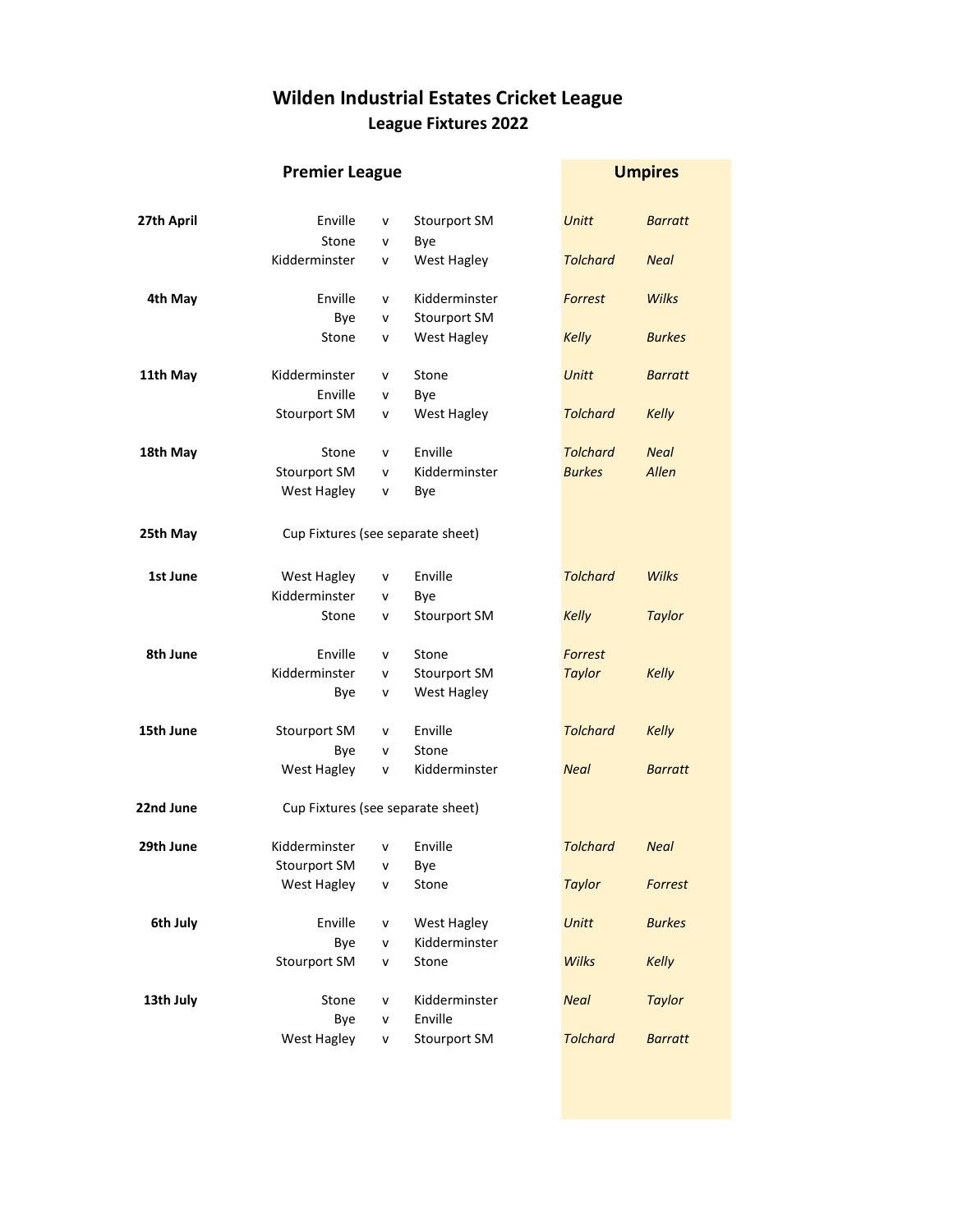## Division A

| 27th April | Horn and Trumpet                  | v            | Bye                   |                 |               |
|------------|-----------------------------------|--------------|-----------------------|-----------------|---------------|
|            | Stagborough                       | $\mathsf{v}$ | <b>Wyre Foresters</b> | <b>Wilks</b>    |               |
|            | <b>Great Western</b>              | v            | Arley                 | Allen           | <b>Kelly</b>  |
| 4th May    | Horn and Trumpet                  | V            | Arley                 | <b>Tolchard</b> |               |
|            | <b>Wyre Foresters</b>             | v            | Great Western         | <b>Neal</b>     | <b>Taylor</b> |
|            | Stagborough                       | v            | Bye                   |                 |               |
| 11th May   | Great Western                     | v            | Horn and Trumpet      | Allen           |               |
|            | Bye                               | v            | <b>Wyre Foresters</b> |                 |               |
|            | Arley                             | v            | Stagborough           | <b>Wilks</b>    |               |
| 18th May   | Great Western                     | v            | Stagborough           | <b>Unitt</b>    | <b>Wilks</b>  |
|            | <b>Wyre Foresters</b>             | v            | Horn and Trumpet      | <b>Kelly</b>    |               |
|            | Arley                             | v            | Bye                   |                 |               |
| 25th May   | Cup Fixtures (see separate sheet) |              |                       |                 |               |
| 1st June   | Stagborough                       | v            | Horn and Trumpet      | Kidd            | <b>Unitt</b>  |
|            | Bye                               | $\mathsf{v}$ | Great Western         |                 |               |
|            | Arley                             | v            | <b>Wyre Foresters</b> | Forrest         |               |
|            |                                   |              |                       |                 |               |
| 8th June   | Horn and Trumpet                  | v            | Great Western         | Allen           |               |
|            | Wyre Foresters                    | v            | Bye                   |                 |               |
|            | Stagborough                       | v            | Arley                 | <b>Barratt</b>  |               |
| 15th June  | Bye                               | v            | Horn and Trumpet      |                 |               |
|            | Wyre Foresters                    | v            | Stagborough           | <b>Taylor</b>   | Allen         |
|            | Arley                             | v            | Great Western         | <b>Unitt</b>    |               |
| 22nd June  | Cup Fixtures (see separate sheet) |              |                       |                 |               |
| 29th June  | Arley                             | v            | Horn and Trumpet      | Allen           |               |
|            | Great Western                     | $\mathsf{v}$ | <b>Wyre Foresters</b> | <b>Barratt</b>  | <b>Unitt</b>  |
|            | Bye                               | v            | Stagborough           |                 |               |
| 6th July   | Horn and Trumpet                  | v            | Stagborough           | <b>Tolchard</b> |               |
|            | <b>Great Western</b>              | ٧            | Bye                   |                 |               |
|            | <b>Wyre Foresters</b>             | v            | Arley                 | <b>Taylor</b>   |               |
| 13th July  | Stagborough                       | v            | Great Western         | Kidd            | <b>Burkes</b> |
|            | Horn and Trumpet                  | V            | <b>Wyre Foresters</b> | Allen           | Kelly         |
|            | Bye                               | V            | Arley                 |                 |               |